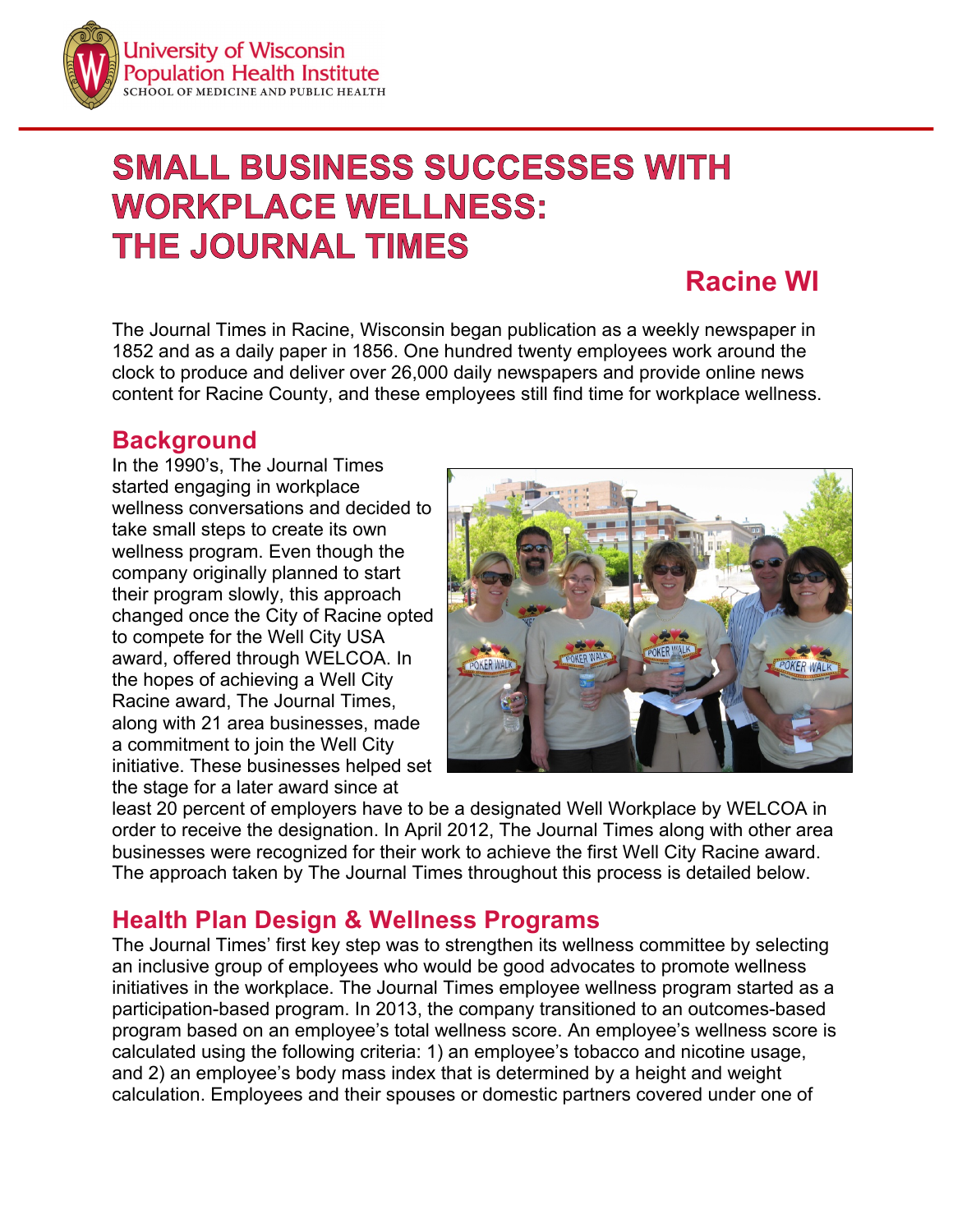the company's medical plans who have zero usage of tobacco and nicotine, as well as a BMI under 30, receive an additional \$840 a year, paid to employees by the company. A second chance opportunity is offered to employees who may not all of the requirements but who make progress during the year, resulting in a monetary award later in the year.

Insurance premiums are not tied to an employee's wellness score; however, the wellness reward they can earn does offset the cost of insurance. Since The Journal Times is only part way through the second year of the program, return on investment has not yet been calculated. "We have by-in from the top company executives and they know the benefits realized by our employees. We know that it is beneficial and the right thing to do," says Shari Karasek, Human Resources Manager at The Journal Times.

Many employees have expressed interest in managing their weight, thus The Journal Times has responded by offering annual team and individual weight loss challenges. In addition, employees can participate in stress management classes and sign up for wellness activities at the on-site health fair. The Journal Times works directly with local vendors that provide health and wellness services to educate employees about health-related products and services, such as massage therapy. Local vendors come to The Journal Times for free during the wellness fair and provide their services for free or at a minimal cost. These vendors help to educate employees about health-related products and services, such as massage therapy, stress management, nutrition and exercise.

Since sitting for long periods of time at work is detrimental to your health, The Journal Times is encouraging employees to stand more frequently by providing standing workstations. There are now options for people to stand while eating lunch or to stand during work meetings. Karasek says they are trying to make a cultural change that makes standing more the workplace norm.

#### **Participation-based Wellness Program**

*Either do not require an employee to meet a health-related standard to obtain a reward or do not offer a reward at all. These programs make up majority of wellness programs.*

#### **Outcomes-based Wellness Program**

*An employee must actually attain or maintain a particular health outcome to obtain a reward. If a measurement or screening is used as part of an initial standard and only those who meet the standard obtain the reward without further action, the program is outcome-based. For example, if an employee's cholesterol is within a healthy range, he or she may pay a lower premium for health insurance. Employees with unhealthy ranges may pay more for their health insurance.*